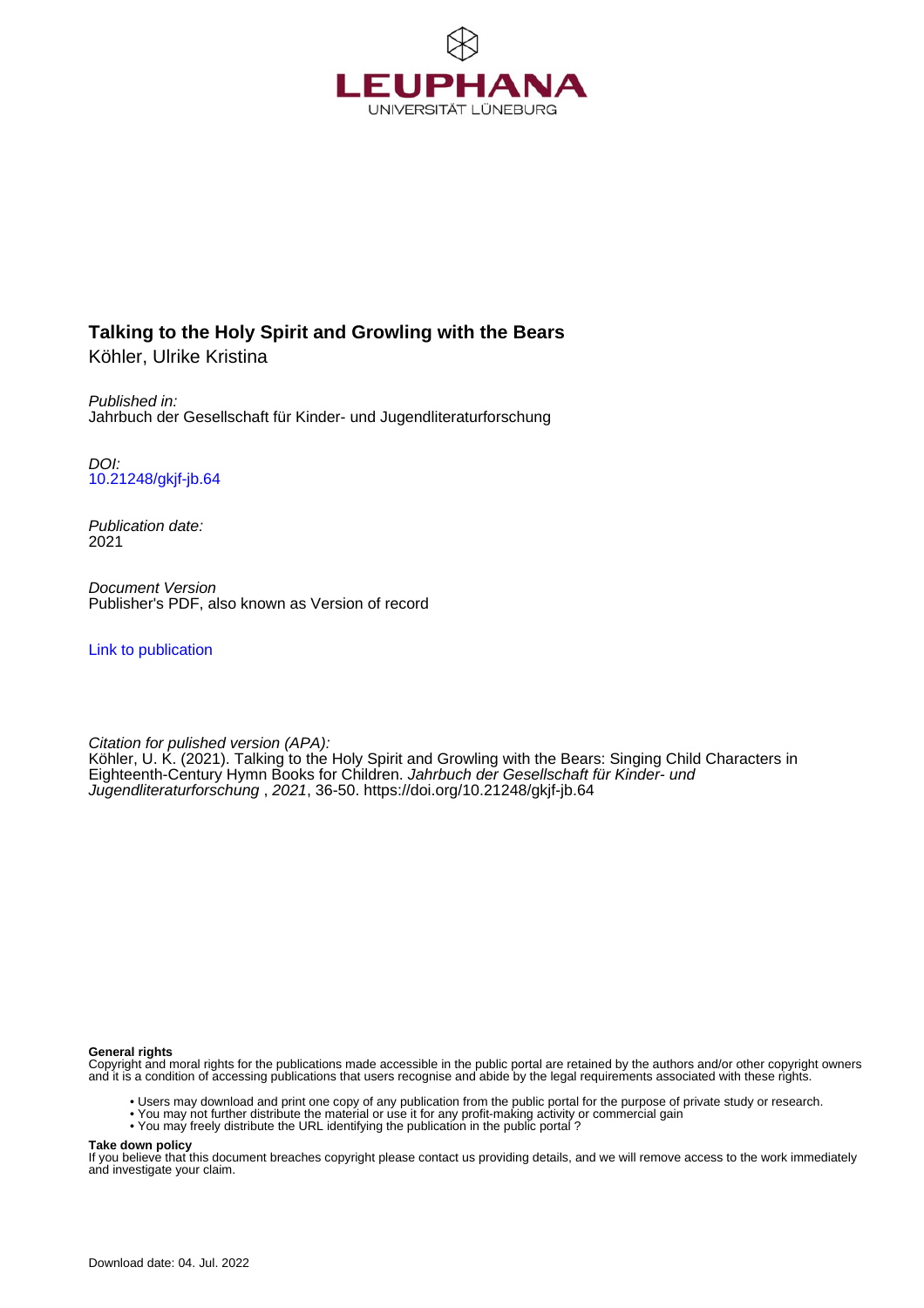# **Talking to the Holy Spirit and Growling with the Bears**  Singing Child Characters in Eighteenth-Century Hymn Books for Children ulrike kristina köhler

In this article I explore the construction of singing child characters in Isaac Watts' *Divine and Moral Songs for Children* (1715) and Christopher Smart's *Hymns for the Amusement of Children* (1771). The first part focusses on the nature of the lyrical persona within the lexical fields »voice and vocal sound« and »religion« and also looks at the possible addressees. The second part examines stylistic, phonetic, and formal elements, and explores their role in constructing the  $\gamma$  singing I. $\gamma$  To show the potential of Watts' »Against Quarrelling and Fighting« to function as an invitation to playfully adopt behaviour opposed to Christian norms, the article examines a performance of *Let Dogs Delight to Bark and Bite,* a chorale by Matthew J. Zimnoch, whose text is taken from Watts' hymn. Combining approaches from research on children's poetry with ones from the interface of children's literature and hymnody, the article also integrates a digitally supported close reading. The hymn texts were inputted into f4analyse, a software used in text linguistics and the social sciences, which allows for the assignment of categories, such as positive self-connotation of the ›singing I‹ or rhyme patterns. In conclusion, the article evaluates the potential of such a digitally supported research methodology for future research at the intersection of children's literature and digital humanities.

#### **Introduction**

Isaac Watts' *Divine and Moral Songs for Children* (1715) and Christopher Smart's *Hymns for the Amusement of Children* (1771) are touchstones of children's hymnody (see Clapp-Intyre 2016, p. 4). Isaac Watts, an English Puritan, is acknowledged as the founder of the genre, and his 1715 collection of hymns was issued in twenty editions during his lifetime (see Hunt 2003, p. 163). The collection of hymns was written specifically for a young readership during an age when the first stirrings of an understanding of childhood as a separate phase in life were beginning to occur. Watts was motivated by the Christian concept of original sin, whereby all humans are presumed to be born in a state of sin (see Heywood 2001, p. 66). The only path to release from this state was believed to be education, an idea echoed in Watts' hymn »Advantages of Early Religion.« Here the child singer articulates explicitly that instruction is the key to salvation:

- 1 HAPPY the child, whose early years
- 2 Receive instruction well;
- 3 Who hates the sinner's path, and fears
- 4 The road which leads to Hell. (Watts 1811, p. 24)**<sup>1</sup>**
- **1** Typography, punctuation and emphasis are as per the original texts of the hymns.

**jahrbuch der gesellschaft für kinder- und jugendliteraturforschung gkjf 2021** | www.gkjf.de **doi:** 10.21248/gkjf-jb.64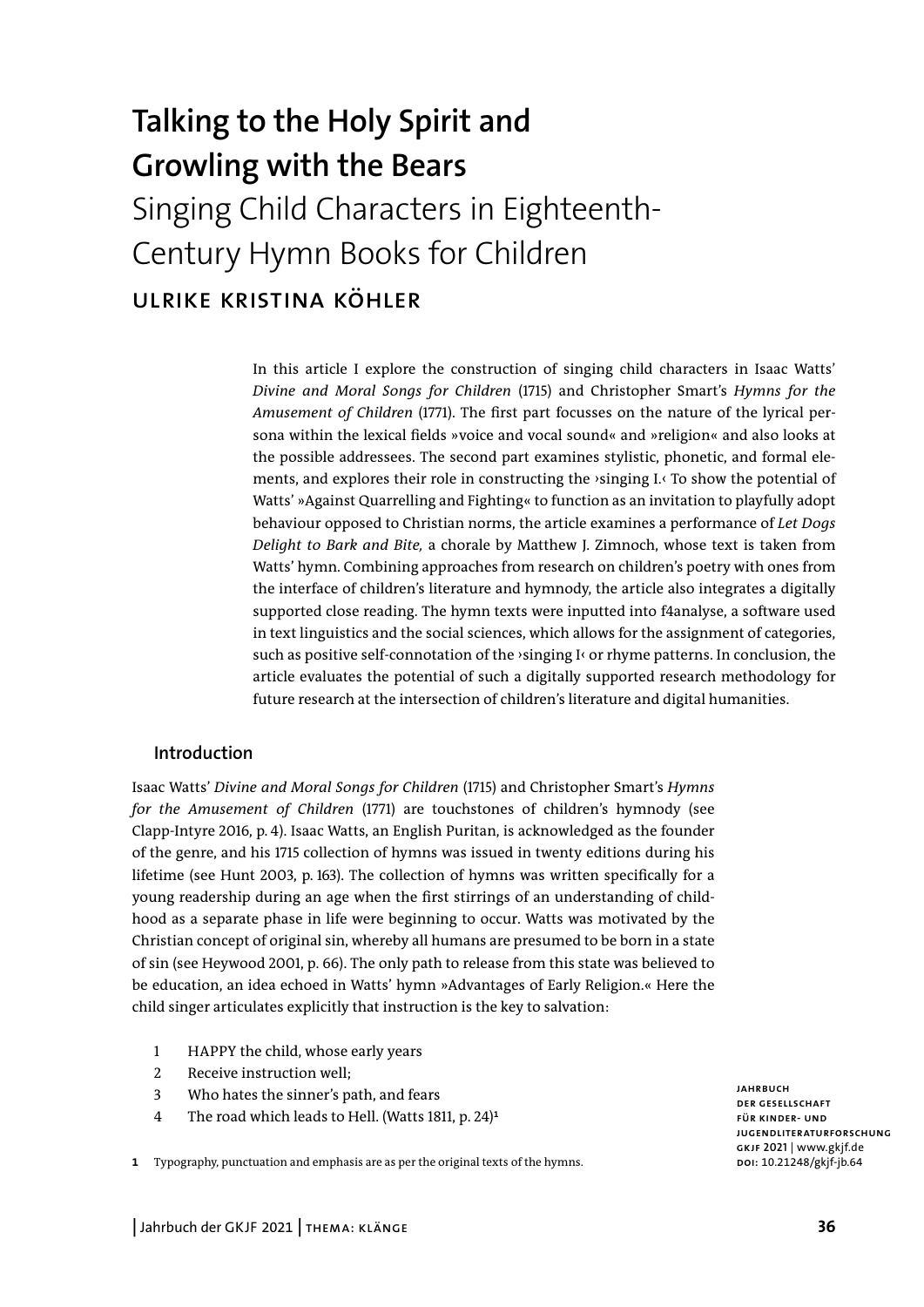Christopher Smart, a High Church Anglican, had long been involved in the publication projects of his father-in-law, John Newberry, the prominent English publisher of children's books. Smart's collection of hymns was popular well into the nineteenth century and available in multiple editions. While he worked »in the same tradition as [...] Watts« (Styles 1998, p. 18), his predecessor's »fire-and-brimstone theology« (Clapp-Intyre 2016, p. 6) receded as a pedagogical tool to the background in Smart's hymns. Smart is »a more tolerant and less exacting Christian ethic« (Styles 1998, p. 18). The religious and didactic impetus remains nonetheless evident. The child singer in »At Dressing in the Morning« reveals who the best teacher is:

- 13 Let me from Christ obedience learn,
- 14 To Christ obedience pay;
- 15 Each parent duteous love return,
- 16 And consecrate the day. (Smart 1791, p. 48)

Despite the evident wish to subordinate children and to impart religious doctrines and morals, Isaac Watts' hymns were »an early and outstanding attempt to write verses for children which should give them pleasure [...]« (Hunt 2003, p. 163). Christopher Smart promises just this when he announces a wish to amuse children in the title of his collection. In fact, both hymn books offer a »poetic as well as [a] religious experience« (Arnold 2012, p. 24), as Richard Arnold remarks regarding Isaac Watts. When sung, the hymns also offer a musical experience. Watts' hymns (and probably also those of Smart) were intended for the family circle, where they could be sung to well-known tunes (see Watts 1811, p. vi). A glance into the database [Hymnary.org](https://hymnary.org/) reveals that, since originally being published, the hymns from both collections have been set to music by several composers and included in the hymn books of various denominations.

In this article, I examine the singing child characters in Watts' and Smart's hymn books and the textual elements that interplay to construct them. Analogous to the >lyrical< in poetry, I call the singing child character the ›singing I.‹ For the purpose of my analysis, I will look at the manifest content, the elements which are »physically present and countable« (Lune/Berg 2017, p. 186). In the case of Watts' and Smart's hymn books, these are the explicit representations of the singing I and the characters that are addressed by it. My focus will then shift to the latent content, that is to elements which can create a subtext (see ibid.). These are the features of the hymns which identify them as sung religious poems, including stylistic, formal and phonetic ones. My analysis will also shed light on the extent to which the analysed elements constitute a framework for the confident expression of faith.

To show the potential of Watts' hymn »Against Quarrelling and Fighting« for setting up animal characters as identification figures for the playful acting out of behaviour regarded as inappropriate, my analysis will include an extratextual level. I will look at the musical score and the performance of *Let Dogs Delight to Bark and Bite* (2016), a chorale by the contemporary US American composer Matthew J. Zimnoch, who has put Watts' hymn text to music.<sup>2</sup> A rendition of it being sung and performed by the <u>American</u> [Poquessing Middle School Select Choir](https://www.youtube.com/watch?v=FBpv67ViRQw) is accessible online.

**2** I would like to express my sincere thanks to the composer Matthew J. Zimnoch, who kindly and generously sent me the score of his chorale *Let Dogs Delight to Bark and Bite* for research purposes.

In 2016, his composition won the Choral Composition Contest of the American Choral Directors Association, Pennsylvania Chapter.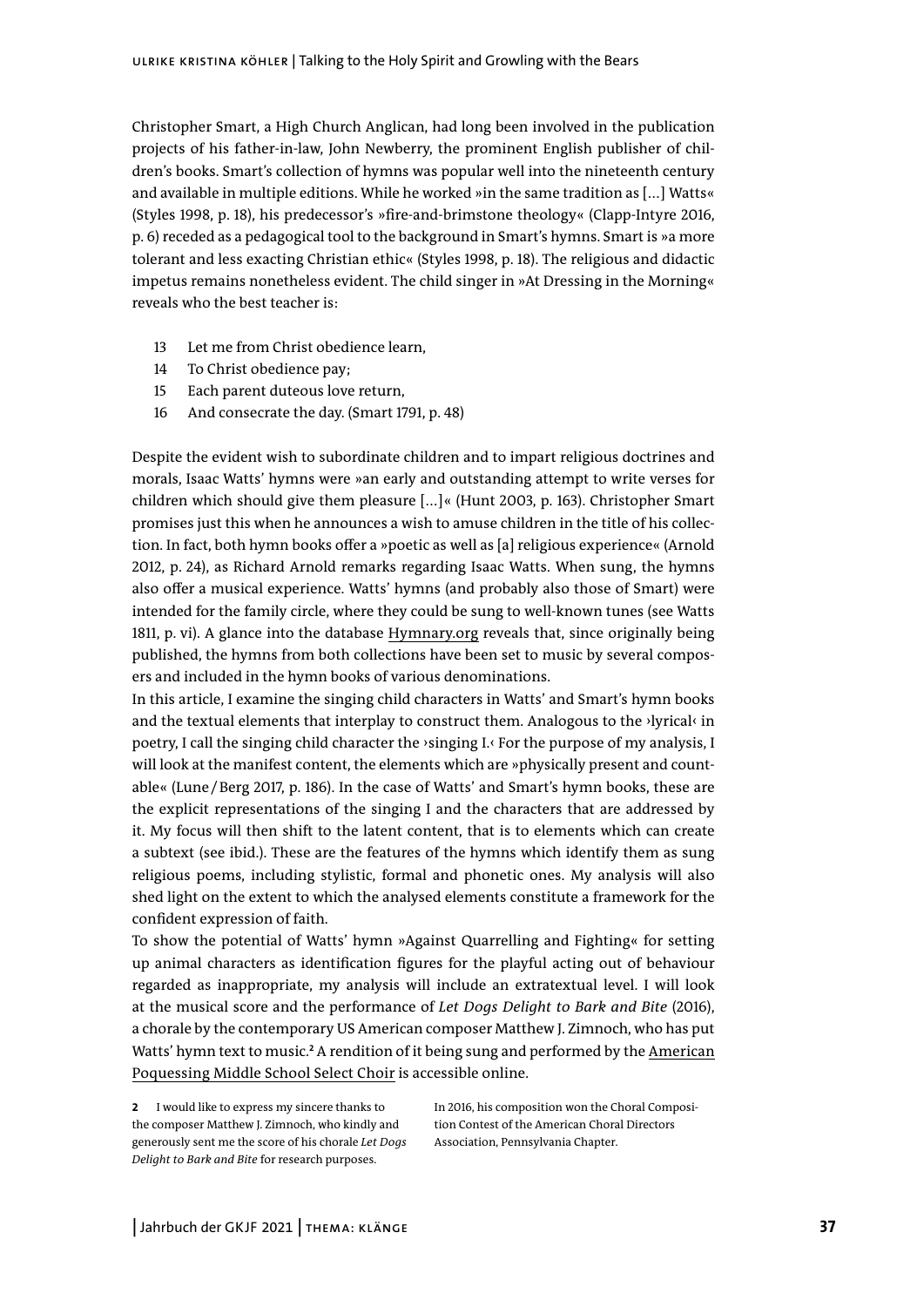This article combines approaches found in children's literature research and in publications at the interface of music and literature. My essentially hermeneutic research methodology includes a digitally supported close reading of Watts' and Smart's hymn texts. For this purpose, f4analyse, a computer-assisted qualitative data analysis software (CAQDAS) used in social sciences and in linguistics (pragmatics), was employed. I work with this tool because f4analyse allows the allocation of words or passages into categories and subcategories. The allocated words or passages can then be easily transferred to the spreadsheet software Microsoft Excel, which facilitates the counting of these words and passages as well as the generation of respective charts. The charts assist in demonstrating conclusions about the two hymn books in their entirety. Categories that I have extrapolated from the two hymn books are, for example, the self-referencing of singing child characters, references to self-control or addressees, and the frequency of rhyme patterns. The charts highlight where the two hymn books concur with or deviate from each other. The methodology employed is primarily inductive as it extrapolates categories from the data, namely, from the two hymn books (see Silver /Bulloch 2018). Accordingly, it is based on »summative content analysis, which starts with counting words or manifest content, then extends the analysis to include latent meanings [...]« (Manimozhi /Srinivasan 2018, p. 633). The categories which resulted from the analysis of Watts' *Divine and Moral Songs for Children* were applied to Smart's *Hymns for the Amusement of Children,* and vice versa, in order to compare Watts' and Smart's hymn books statistically as well as in terms of their content. In conclusion, I evaluate this methodology with regard to future research.

# **The singing I and its counterparts: analysing key elements of the manifest content**

The characters in Watts' and Smart's hymn texts are children, singing and worshipping children, but also ones that lie, steal or plunder birds' nests. The Christian context is provided by supernatural beings associated with Christian belief and personages from the Bible, such as Samuel in »Examples of Early Piety« (see Watts 1811, p. 28), David in »Plenteous Redemption« (see Smart 1791, p. 50), Hanna in »Hope« (see ibid., p. 2) and Abraham, who is referred to in »Faith« as the »great Patriarch« (ibid., p. 1). Animals and plants feature in both collections as well. Animals appear as victims of children's mistreatment, such as a captured bird or a mistreated horse in »Good Nature to Animals« (see Smart 1791, pp. 37 –38). Animals and plants serve as images to illustrate moral values, such as the busy bee in »Against Idleness and Mischief« (see Watts 1811, p. 36), birds who praise God with their singing in »Mirth« (see Smart 1791, pp. 34–35) or »[f]lies, worms and flowers« (Watts 1811, 40), who the singing I presents in »Against Pride in Clothes« as more beautiful than itself.

A notable feature of the two hymn books is the frequent use of the first person subjective and first person possessive pronouns, both singular and plural. The correlation of these pronouns with the lexical field »voice and vocal sound« reinforces the analogy between the singing child character and the  $\lambda$  lyrical I $\kappa$  in poetry, which I have termed the  $\gamma$ singing I. $\gamma$  My analysis of the construction of the singing I is guided by the following questions: What functions do self-references in the lexical fields »voice and vocal sound« and »religion« in the hymn texts fulfil? What role do aspects of communication play? More precisely, does the singing I directly address supernatural beings or is the singing I the addressee?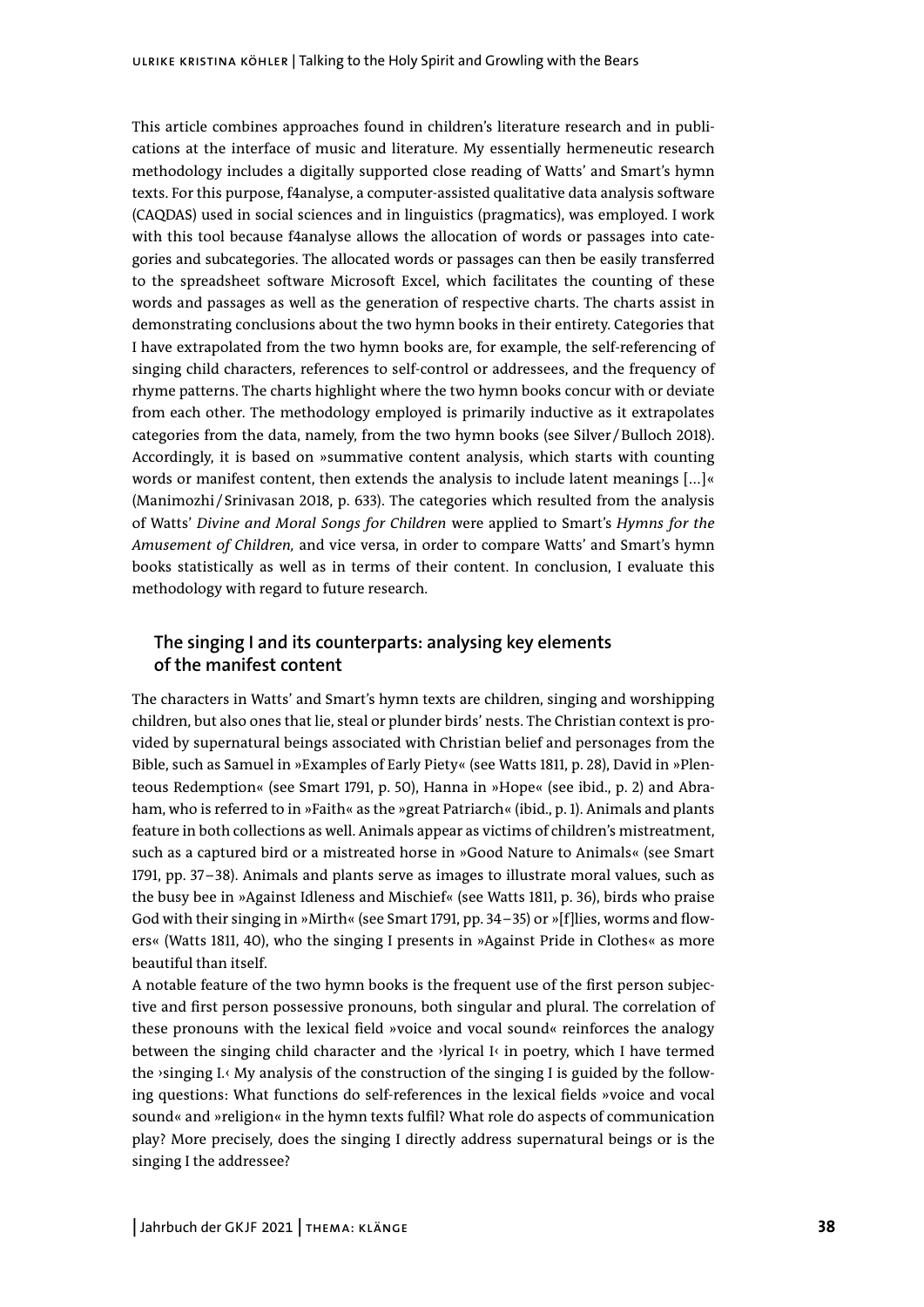# **The singing I: the ideal Christian child**

In the hymns, children sing, shout and quarrel. They employ their breath in praying and use their lips for the appraisal of God. Thus, the action and behaviour of children are described with words belonging to the lexical fields »voice and vocal sound« and »religion,« which here overlap. These encompass verbs that indicate the use of the voice or nouns that denote body parts indispensable for vocal expression. In Fig. 1, the first and second columns show that this is indeed a salient feature of both hymn books.



Figure 1 shows the relative rather than the absolute frequency. The formula is x=100: n\*h. The variables are defined as follows:

- x = relative frequency
- n = number of all words making up the hymn texts
- h = the frequency of hits

In »Solemn Thoughts of God and Death,« the singing I pronounces »with my lips I sing his praise« (Watts 1811, p. 22), and in »The Advantages of Early Religion,« it requests »[l] et the sweet work of prayer and praise / Employ my youngest breath« (ibid., p. 25). In Smart's »Watching,« we hear the singing I announce »For pray'r and hymns are mine employ« (Smart 1791, p. 27), and in »Mirth,« it proclaims, »I give the praise to Christ alone« (ibid., p. 35). Phrases and passages like these have been assigned for both hymn books to the category positive self-connotation of the singing I associated with the first person singular. Their relative frequency is shown in the green-coloured parts of the third and fourth columns in Fig. 1. The green-coloured parts in the fifth and sixth columns in Fig. 1 present the relative frequency of a positive self-reference in which the first person plural occurs. One instance of phrases assigned to this category is »Our tongues were made to bless the Lord« (Watts 1811, p. 33) from »Against Scoffing and Calling Names.« An example from Smart's collection are the following lines from »Prayer«:

13 'Tis peace, 'tis dignity, 'tis ease,

14 To bless the Lord upon our knees; (Smart 1791, p. 24)

Fig. 1 *The* ›*singing I*‹ *in Isaac Watts'*  Divine and Moral Songs for Children *(1715) and Christopher Smart's*  Hymns for the Amusement of Children *(1771)*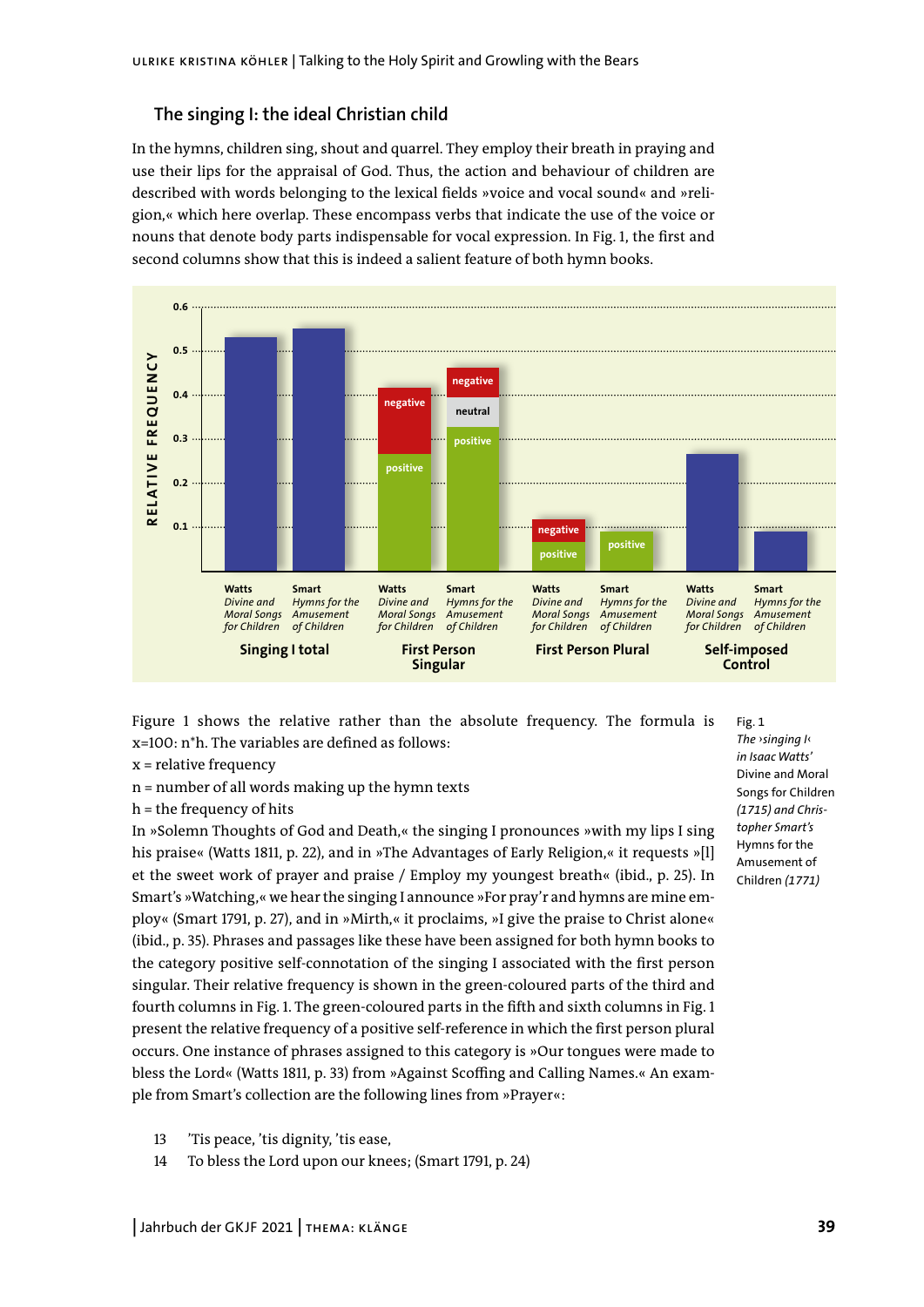However, the singing I also refers to itself in a way that reveals its awareness of its inherent sinfulness. In Watts' »Praise for Creation and Providence,« the singing I asks itself »Why do I then forget the Lord« (Watts 1811, p. 9). An example from Smart that has been allocated to the same category is »If I of honesty suspend« (Smart 1791, p. 15) from »Honesty.« The red-coloured parts, in the third and fourth columns, indicate the relative frequency of such negative self-references in which the first person singular is used.

Figure 1 demonstrates that the singing I appears as a fervent worshipper proclaiming its faith with ardour and striving for mildness and modesty. The references connected to the first person singular pronoun characterise the singing I as a subject responsible for its own spiritual welfare. The height of the third and fourth columns in Fig. 1 illustrate that this aspect is of great significance in both hymn books. The first person plural pronoun situates the singing I within the congregation of singing and worshipping children, an aspect which, as the fifth and sixth columns in Fig. 1 illustrate, plays a comparatively minor role. In the context of the first person plural, positive (green) and negative (red) self-references are almost balanced in Watts' hymn book, whereas in Smart's collection there are no negative references.

Particularly in Watts' collection, the singing I worries about the danger of self-pollution, which is expressed in the phrase »defile my tongue« (Watts 1811, p. 38) from »Against Evil Company.« Correspondingly, it feels an urgent need to exercise control over its voice with the help of God. In »Against Scoffing and Calling Names,« it begs »teach me how / To tame and rule my tongue« (ibid., p. 34). This passage, and the ones quoted below, have been assigned to the category self-imposed control. The verb »to tame« suggests that the child singer perceives itself as unruly, as something almost beastlike that needs to be trained to become a Christian. In »A General Song of Praise to God,« the body part that is indispensable for the pronunciation and modulation of language features again, and here it appears to be under control: »My heart resolves, my tongue obeys« (ibid., p. 8). Self-control that is linked to an introspection, and guided by the conviction of the subject's own sinfulness, is to be found in the line »Lord, I repent, and seek thy face« (ibid., p. 22) from »Solemn Thoughts of God and Death.« Similarly, the singing I vows »[t]hat I may break thy laws no more« (Watts 1811, p. 47). The phrase »[m]ine anger to controul [*sic*]« (Smart 1791, p. 16) from »Honesty« and the lines from »Moderation« quoted below are among the few examples from Smart's collection in which the singing I exercises vigorous control over itself, expressing this in an explicit, rather harsh diction:

- 5 And yet I will my thoughts suppress,
- 6 And keep my tongue from censure clear; (Smart 1791, p. 11)

In Smart's »Temperance,« the focus lies on religious rituals, and we can hear the singing I request of itself:

- 15 O may I keep the body cool,
- 16 By fasting on my knees;
- 17 And follow strict religion's rule,
- 18 Those days the church decrees. (Smart 1791, p. 9)

This prescribed conformity with religious rituals differs in quality from the submission demanded in Watts' more than half-century older collection. Smart's hymn lacks a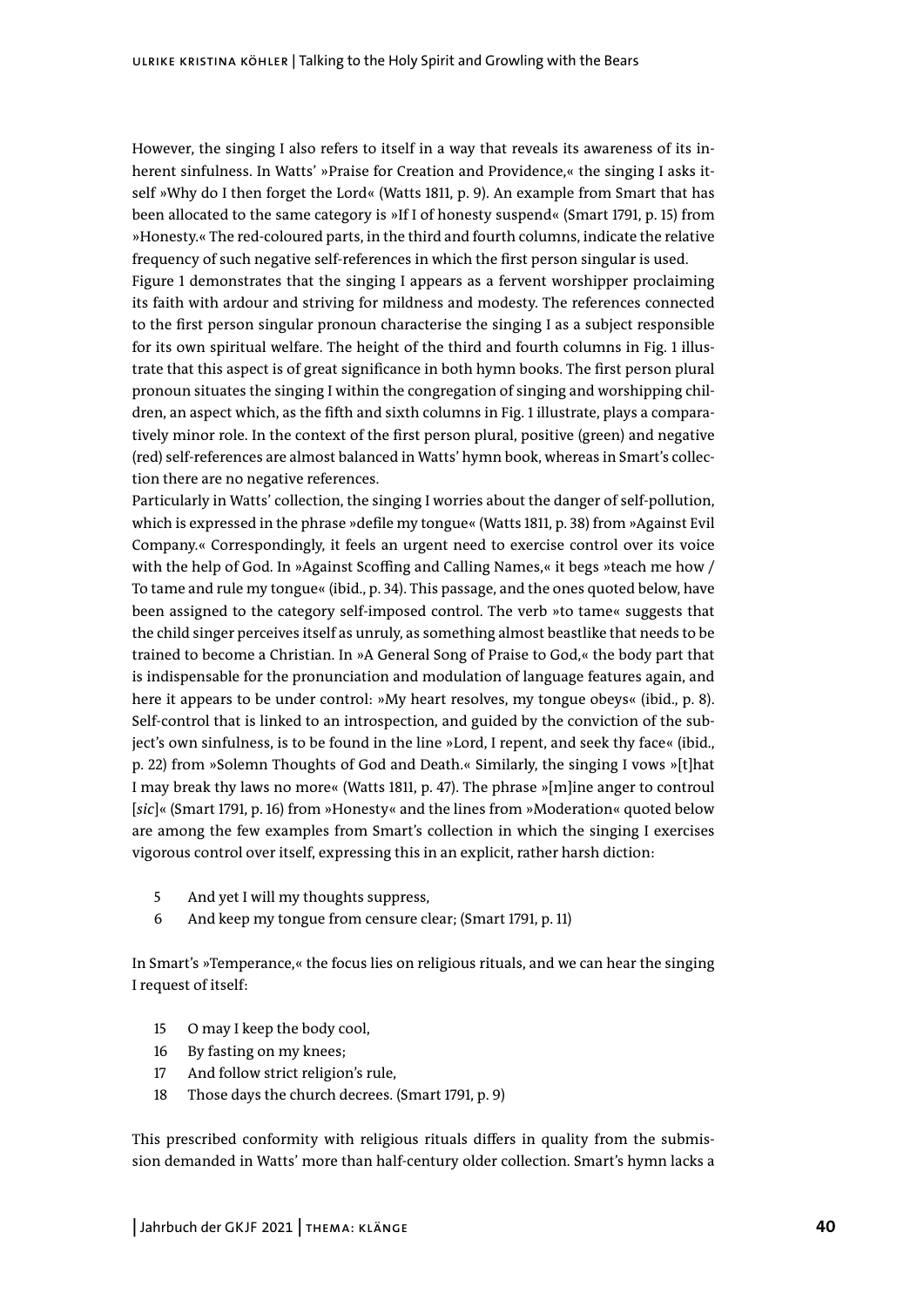threatening edge; in his hymn book, as a whole, the need for self-control is less prevalent. In contrast to this, Watts' collection clearly reflects the concerns of eighteenth-century Puritan educationalists that the mental world of children might have nooks and crannies beyond the reach of adult intervention. This »distinct apprehensiveness concerning child interiority« (Wakely-Mulroney 2016, p. 104) has receded to the background in Smart's collection, a change which has an impact on the construction of his child characters. Watts' singing I is characterised as a child whose nature has to be kept in check, whereas this aspect is less prevalent in Smart's collection. Moreover, Watts' singing I seems to keenly feel its sinfulness and its need for spiritual guidance resulting from it.

## **Addressing supernatural beings**

Virtually omnipresent in the two hymn books is the one God who, according to the Christian doctrine of the Trinity, exists in the three divine persons of the Father, the Son (Jesus Christ), and the Holy Spirit. Angels and cherubs, winged creatures with a lionlike body and a human face, which feature in the Bible, particularly in the Old Testament, also appear (see Riede 2011, p. 1). In »The Excellency of the Bible,« the singing I requests »Lord, make me understand thy law, / Show, what my faults have been« (Watts 1811, p. 17), and »[c]ome, Cherub, come, possess my soul« (Smart 1791, p. 8), is requested in »Mercy.« In Smart's *Hymns for the Amusement of Children,* a hymn is dedicated to each of the Christian virtues. These consist of »the chief virtues related to human action: prudence, justice, fortitude, and temperance« (Regan 2005, p. vii), whose conceptualisation dates back to ancient philosophy. These are complimented by »theological virtues of faith, hope, and charity« (ibid., p. xvii). Smart personifies prudence in »Prudence« (Smart 1791, p. 5–6) and, in »Charity,« addresses the theological virtue as follows:

- 1 O queen of virtues, whose sweet pow'r
- 2 Does o'er the first perfections tow'r,
- 3 Sustaining in the arms of love
- 4 All want below, all weal above. (Smart 1791, p. 3)

By populating the environment that surrounds the singing I, these supernatural beings connote it as a Christian one. Beyond this function, they appear as counterparts in communication with the singing I. Incidences from Watts' hymn book, in which the singing I talks to God, addressing one or more of the three divine persons who make up the Trinity, include »Lord, how thy wonders are display'd« (Watts 1811, p. 9) from »Praise for Creation and Providence« and »GREAT GOD, to thee my voice I raise« (ibid., p. 13) in »Praise for Birth and Education in a Christian Land.« In »At Dressing in the Morning,« the singing I approaches God with the following words: »NOW I arise impow'r'd by thee« (Smart 1791, p. 48), in »Charity« Jesus is requested: »Then guide, O Christ, this little hand« (ibid., p. 4). The Holy Spirit is asked for guidance in »Taste«:

- 1 O Guide my judgment and my taste,
- 2 Sweet Spirit, author of the book. (ibid., p. 19)

These examples suggest a greater variety in Smart's collection. Regarding the frequency with which the singing I addresses a supernatural character, Fig. 2 reveals that Smart's singing I is also slightly more communicative.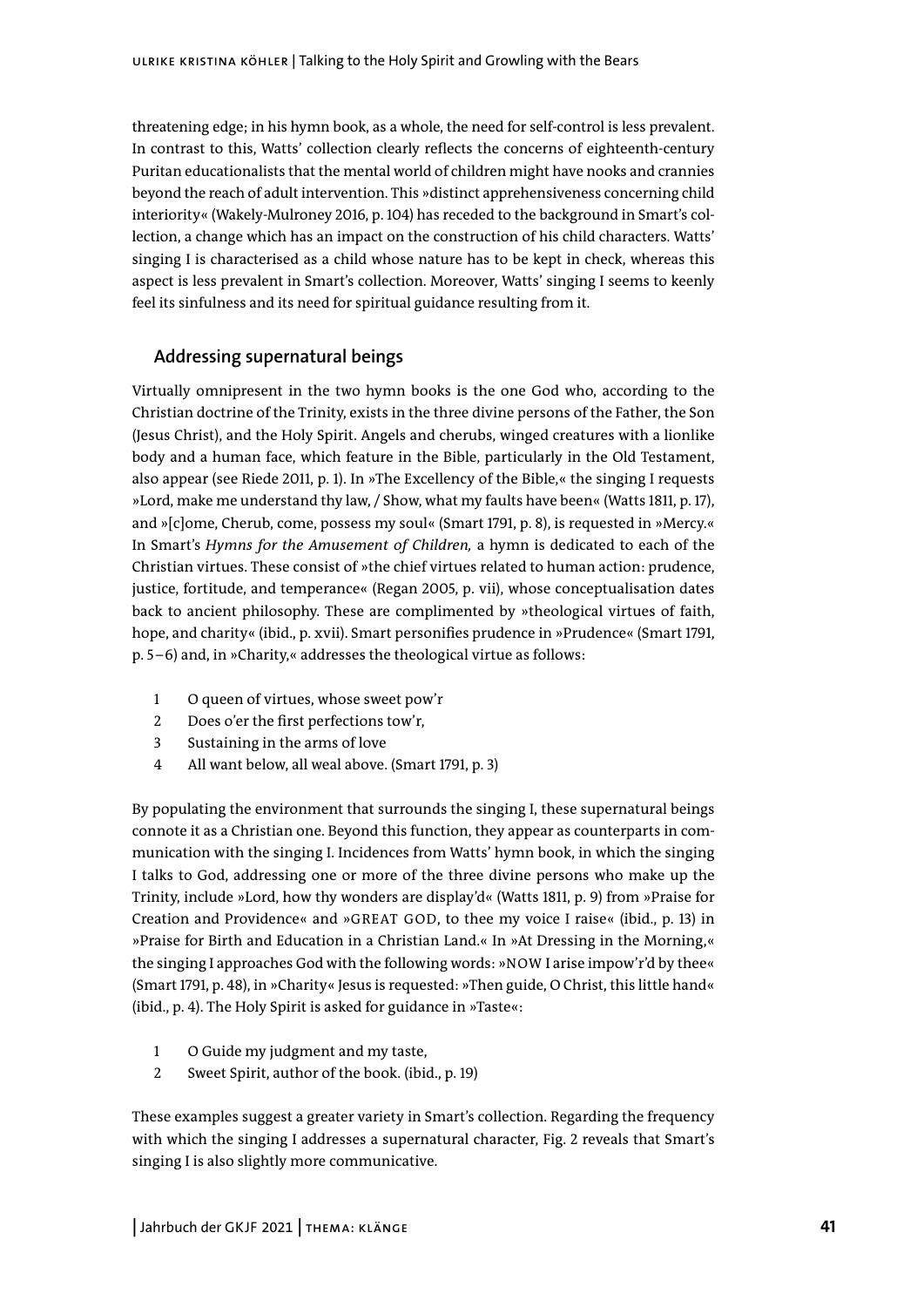Figure 2 shows that the communication is largely one-sided, since the singing I turns to the supernatural beings, and the address is, as the passages quoted above indicate, marked by reverence. However, these beings do not, in their turn, enter into a dialogue. Figure 2 demonstrates that Watts' collection contains no value at all in this category; in Smart's it is below 0.1. In »Gratitude« a cherub calls out to children:

- 9 Hear, ye little children, hear me,
- 10 I am God's delightful voice [...]; (Smart 1791, p. 30)

Although the superiority of the cherub as a supernatural being is apparent, here its tone and address is benign and trust inspiring: »[d]read not ye the tempter's rod« (ibid., p. 31). Taken together, the addressing of supernatural beings sharpens the outline of the singing I as a fervent worshipper who actively appeals to God and Christ, or less frequently to the Holy Spirit. Due to the tone of the addresses, the supernatural beings appear more approachable in Smart's collection than they do in Watts' hymn book.

# **Latent content and performance**

Various forms of repetition are recurrent stylistic devices in both Watts' and Smart's collections. The lines follow fairly regular metre and rhyme patterns and the words are vowel intense. These features identify the hymns as sung religious poems. In terms of the representation of characters, they can be understood as latent content. A key question to consider is how these features might affect the construction of the singing I. Might they even create a subtext that runs contrary to what is expressed by the manifest content? A further issue is the way in which the features may also – at least in one hymn – play a role in setting up animalistic characters as identification figures for the playful acting out of unsanctioned behaviour. Might this then leave a mark on the singing I and its construction? To answer these questions, I will look at aspects of Matthew J. Zimnoch's chorale *Let Dogs Delight to Bark and Bite –* score and performance – whose text is taken from Watts' »Against Quarrelling and Fighting.«

# **The function of stylistic, phonetic and formal elements for the construction of the singing I**

The recurrent forms of repetition we find in the two hymn books are anaphora, alliteration and parallelism. For example, in Watts' »Praise for Creation and Providence,« lines two and three begin with the same word and demonstrate alliteration:



Fig. 2 *Children being addressed and child addressing in Isaac Watts'* Divine and Moral Songs for Children *(1715) and Christopher Smart's* Hymns for the Amusement of Children *(1771)*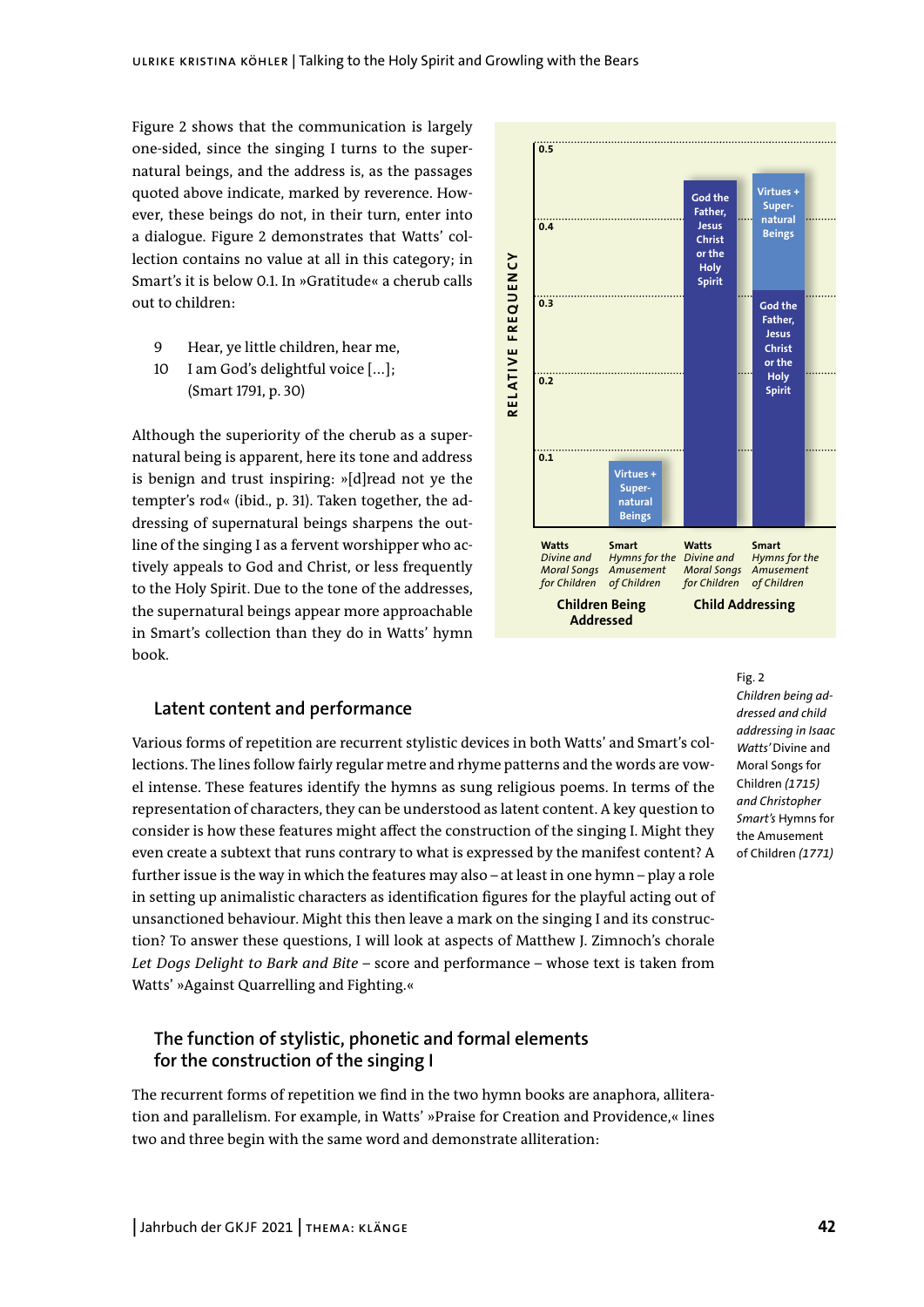- 1 I SING the Almighty *power* of God,
- 2 Which made the mountains rise;
- 3 Which spread the flowing seas abroad,
- 4 And built the lofty skies (Watts 1811, pp. 8–9).

Similarly, Smart's »Taste« is full of repetition both with regard to lexis and structure:

- 5 O let me muse, and yet at sight
- 6 The page admire, the page believe;
- 7 »Let there be light, and there was light,
- 8 »Let there be paradise and Eve! (Smart 1791, p. 19)

The word »let« is repeated thrice and in lines seven and eight employed anaphorically. Line seven quotes the *King James Bible* description of the creation of the world (Genesis 1:3). The parallel grammatical structure in line six suggests that the pages (Holy Scripture) are equally to be admired and believed. Here as elsewhere, both Watts and Smart avail themselves of elements in the »accomplished poet's toolkit« (Coats 2018, p. 117) that also characterise »*infant-directed* speech and young children's first utterances« (ibid.; [emphasis in original]). Language acquisition is a cognitive process strongly linked to sensual and bodily experiences; the repetition of sounds and movements »are often [...] self-calming behaviours, since they serve to introduce regular patterning to the chaotic experience of unregulated sensation,« as Karen Coats (2013, p. 135) points out. At an age at which they can read or sing hymns, children are probably unable to remember anything about their early process of language acquisition. Through it, however, they are intuitively familiar with variations of repetition, which make these elements in the hymns easily accessible for them. This also holds for the rhyming patterns that structure the hymns formally into stanzas. Similar to the use of stylistic devices employing repetition, the hymns offer some variation here as well. Figures 3a and 3b show the different rhyme patterns and demonstrate that cross-rhyming quatrains are the predominant patterns in both Watts' and Smart's hymn books.



Fig. 3a *Stanzaic forms and rhyming patterns in Watts'*  Divine and Moral Songs for Children *(1715)*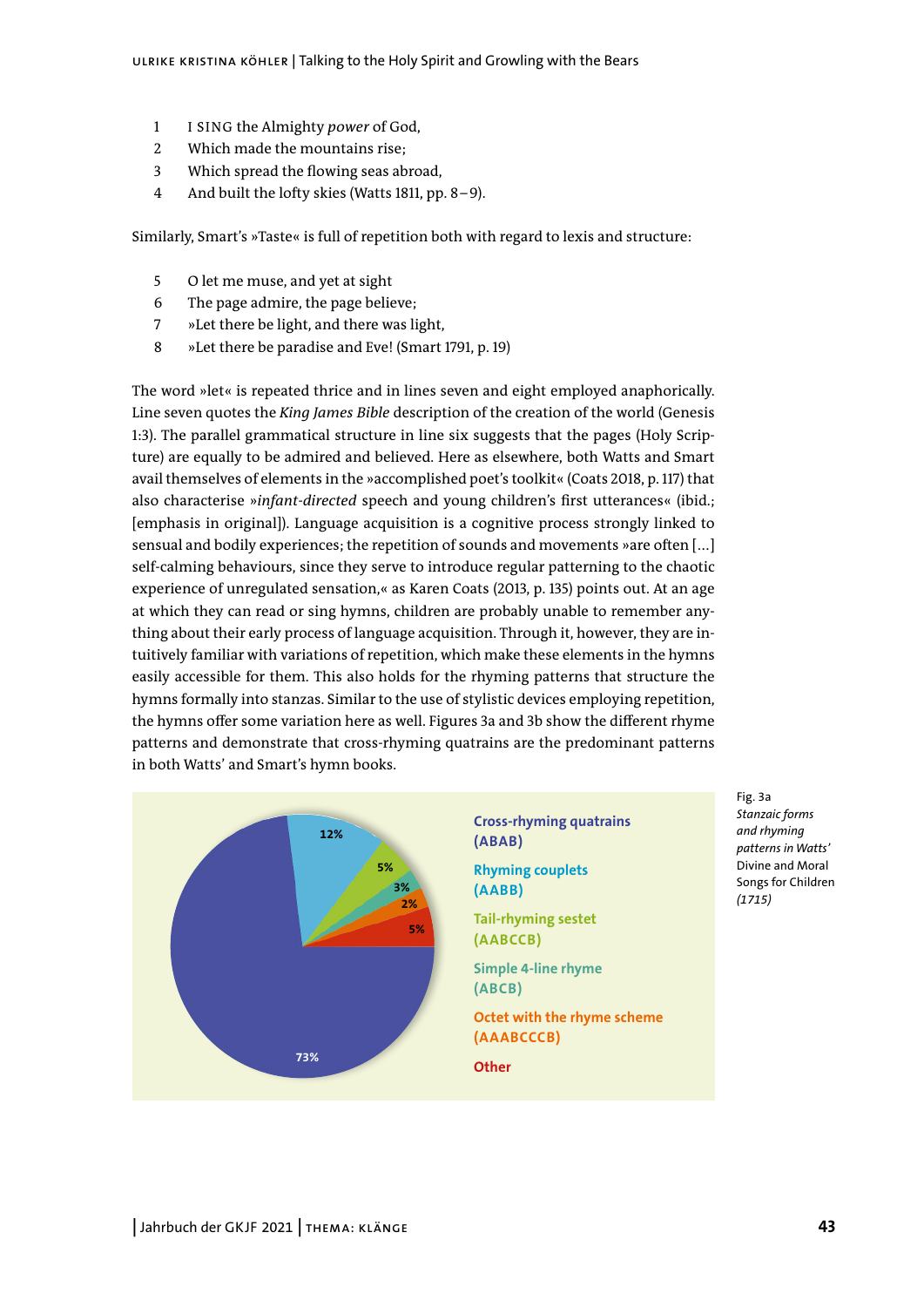

Fig. 3b *Stanzaic forms and rhyming patterns in Smart's*  Hymns for the Amusement of Children *(1771)*

These stylistic and formal elements are employed as a didactic strategy that aims to instil the lesson of Christian norms with the help of aesthetics. This is further enhanced by the underlying metre. The lines from Watts' »The Allseeing God,« cited below, show the inherent sinful nature of the singing I. The lines are rendered in alternating iambic tetrameters and iambic trimeters. The metrical structure seems to literally hammer in the notion of being evil to the core, since it ensures that the relevant words are accentuated:

- 5 There's not a sin which we commit,
- 6 Nor wicked word, we say,
- 7 But in thy awful book, tis writ
- 8 Against the judgment day. (Watts 1811, p. 20)

The »rigorously disciplined singsong meter [...] and forceful monosyllabic diction« (Booth 1999, p. 68) which, according to Mark Booth, are characteristic for Smart's hymns, are also a salient feature in those by Watts. Predominantly monosyllabic words, the smoothly running iambs and the occasional trochees and dactyls emphasise words that are meaningful within the religious context. By utilising these tools, the words are arranged in a way that allows for the religiously significant ones to coincide with the stressed unit in the foot. This minimalistic technique becomes an instrument »to accommodate the child's unique rhetorical needs and enable his or her participation in the Christian faith« (Wakely-Mulroney 2016, p. 107). This observation about Watts' hymns also applies to those by Smart.

In »Plenteous Redemption,« the iambic tetrameters affect the stress of »Christ« and »King,« words paramount in Christian faith:

- 3 And thus I'll say, and thus I'll sing,
- 4 In rapture unto Christ my King. (Smart 1791, p. 50)

The metrical structure of an iambic tetrameter affects the stress of the voice-related verbs »say« and »sing« in line three. Since they are coupled with the first person pronoun, they implicitly encourage children to employ their voice joyfully in worship; an encouragement also conveyed through the parallelism that makes use of closely related words by framing the two voice-related verbs »say« and »sing« in the same grammatical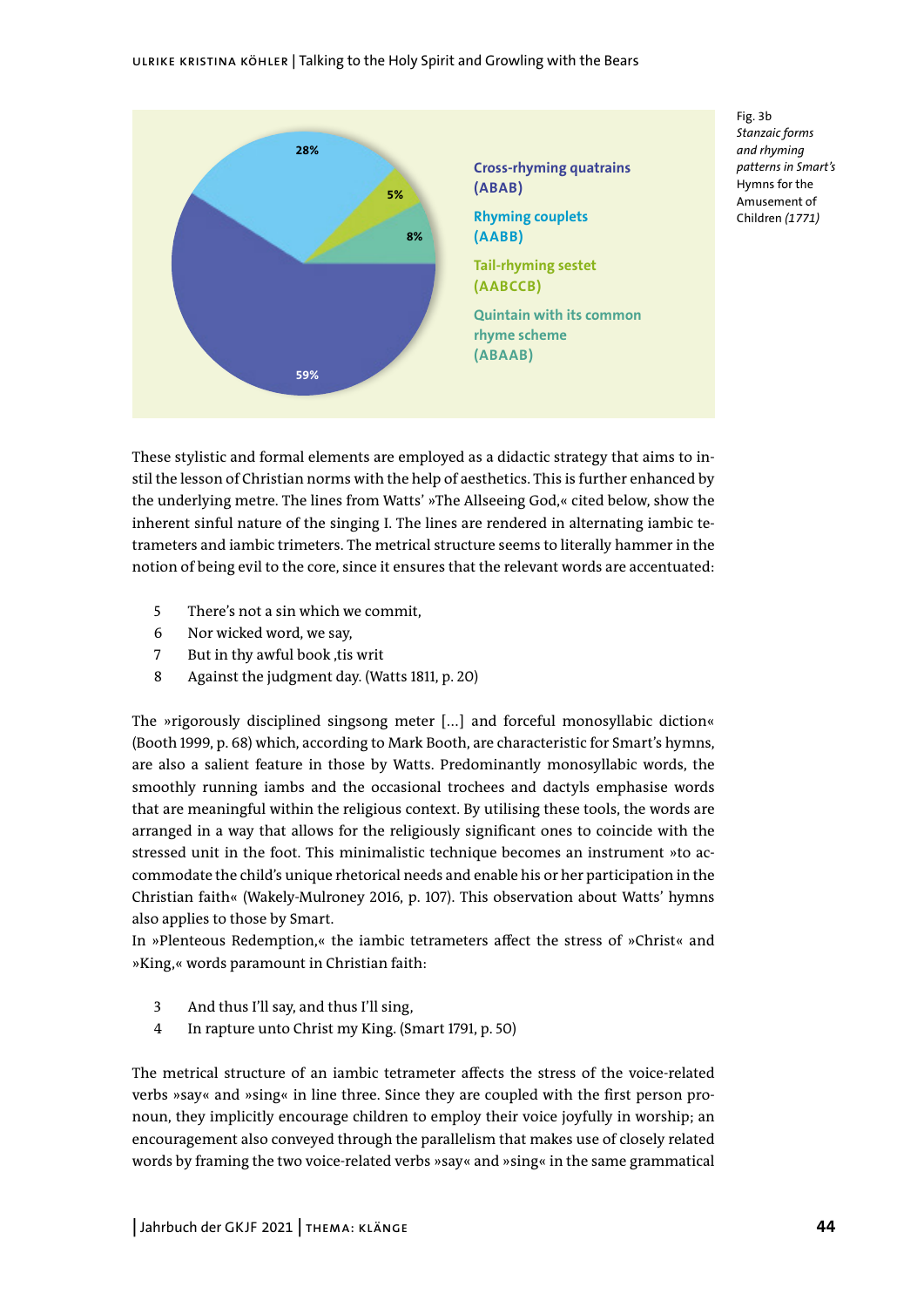order. In terms of the phonetic characteristics, it is noticeable that the words are vowel intense, which make them easy to sing because vowels are responsible for transmitting the sound of the voice. The plosive »k,« an ejective glottalic consonant, helps to accentuate the key words of Christian faith, »Christ« and »King.« We can discover similar characteristics in Watts' »Against Lying«:

- 1 O 'tis a lovely thing for youth
- 2 To walk betimes in wisdom's way:
- 3 To fear a lie, to speak the truth,
- 4 That we may trust to all they say. (Watts 1811, p. 29)

The plosive »t« occurring several times directly before a vowel assists here in structuring the phrase and in the sonic hammering in of the moral message.

The stylistic, formal and phonetic elements in Watts' and Smart's hymns are representative of characteristics for children's poetry, which Karen Coats states »not only mediate [...] or invoke [...] sensual experience but actually produce [...] it as well« (Coats 2013, p. 133). Beyond accommodating the needs of the actual child singer of hymns, they affect the construction of child characters by sharpening the outline of the singing I as drawn on the level of the manifest content. Since it is the singing I that stresses the significant words of faith and worship, its pious nature is thereby implicitly highlighted, and it appears all the more as a fervent worshipper. Interestingly, however, Watts' collection offers a potential exception to this rule.

# **Watts' »Against Quarrelling and Fighting«: the potential of performance**

The stylistic and formal elements of the hymns identify them as poems, and especially their metrical structure can easily work as a musical feature. The monosyllabic and vowel-intense words make them suitable for singing, and thereby for performance. During the eighteenth century, children would most likely have been reprimanded if they had publicly expressed their interpretation of a religious hymn with bodily movements, or if they had joyfully impersonated a character that symbolised the opposite of piety and morality. This circumstance, however, does not mean per se that children would have stopped their imagination from flowing freely or that they might not have accompanied their singing with bodily expression when unobserved. I would like to demonstrate this supposition by looking at the latent content of Watts' »Against Quarrelling and Fighting,« in order to identify how stylistic and formal elements present an invitation to both sing and to enjoy enacting the characters that are meant to function as a contrast to the well-behaved, pious child.

In this hymn, the voice of an adult warns against quarrelsome behaviour. To convey its message, it establishes animals as the negative counterpart to children. Dogs, bears and lions are depicted as physically strong but irrational creatures. Children, on the other hand, appear physically weak, but are endowed with a moral understanding that can be appealed to. The latter trait renders them, in turn, superior to animals.

- 5 But children, you should never let
- 6 Such angry passions rise;
- 7 Your little hands were never made,
- 8 To tear each other's eyes. (Watts 1811, p. 31)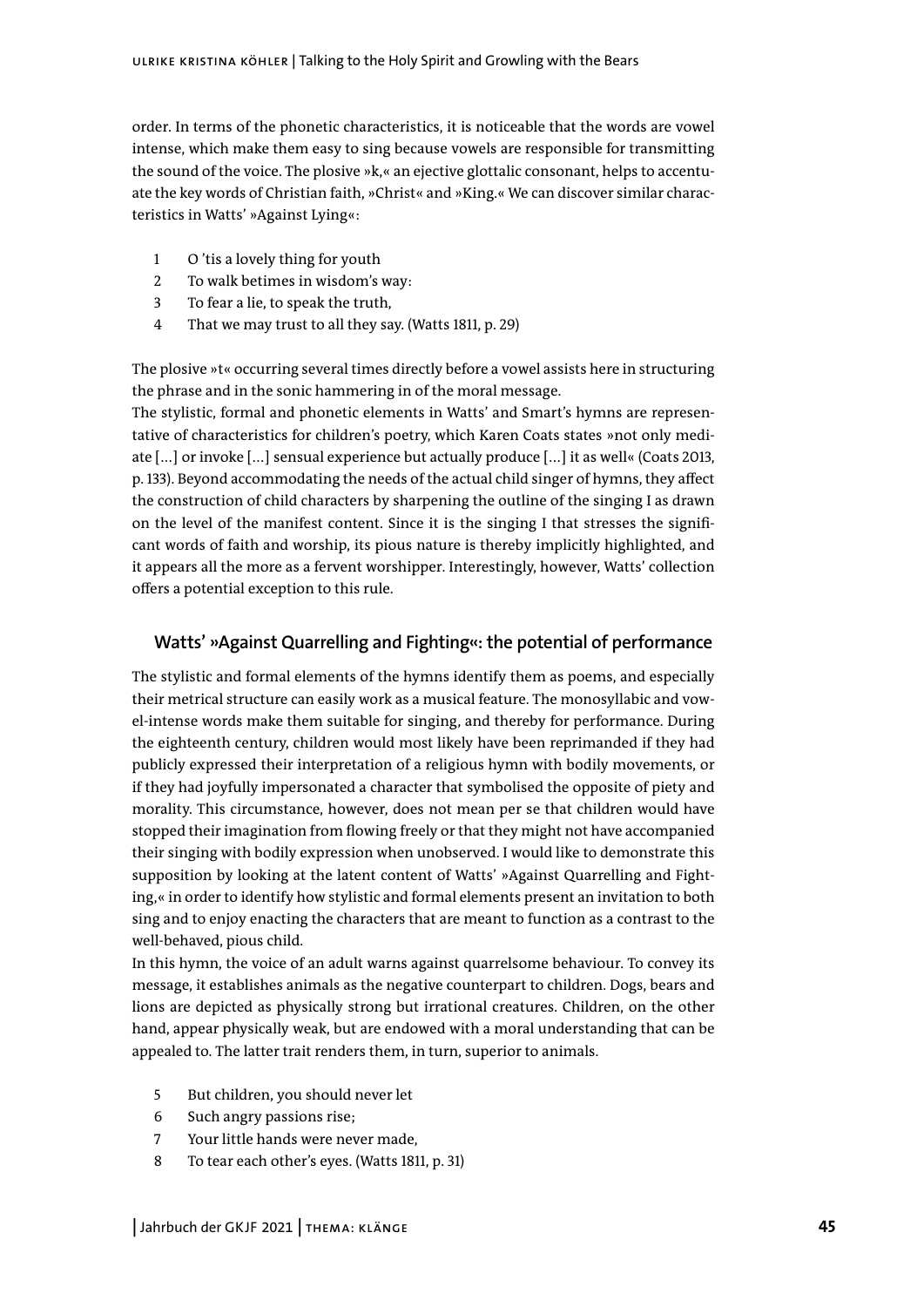As in the hymns mentioned so far, here, too, the stylistic devices – alliterations, anaphora and parallelisms – create the tonal and structural patterns which encourage vocalisation. In the verbs »bark« and »growl,« onomatopoeia invites children to imitate the animalistic sound. In addition, the open vowels [ɑː], [ɒ] and [aj] facilitate singing:

- 1 LET dogs delight to bark and bite,
- 2 For God has made them so;
- 3 Let bears and lions growl and fight,
- 4 For 'tis their nature too. (ibid., pp. 30–31)

A twenty-first century composition and its performance help to shed light on the eighteenth-century hymn text and its potential regarding vocal and bodily expression as well as the playful performance of purportedly inappropriate behaviour. As the title of Matthew J. Zimnoch's *Let Dogs Delight to Bark and Bite* indicates, this piece foregrounds animals and their unruly behaviour. The piece is set in E flat major to piano accompaniment. The first part (bars 1–63) is set in five-four, three-four and two-four time. Accents and hand clapping evoke a lively and energetic rhythm, which supports the playful representation of ferocious animals (Zimnoch 2016). During their performance of *[Let Dogs](https://www.youtube.com/watch?v=FBpv67ViRQw)  [Delight to Bark and Bite](https://www.youtube.com/watch?v=FBpv67ViRQw)* the Poquessing Middle School Select Choir is divided on stage into two groups that face each other. As indicated in the score, the performing children not only sing about dogs, bears and lions, but also humorously imitate their sounds and represent them with hand gestures. The following is a transcription of the first part of the chorale and a description of the sounds and gestures the children make during the performance. The directions »right« and »left« refer to the groups' positions on stage from the audience's perspective: annualsuc sounta, in a topent vowers [a:3, [v] and [a] and [a] and [a] 1171 diversion and the and bitsel relations and the signality to burk and bitsel relations and the animal characters are also are the constrained bits

Dogs bark! Dogs bite! They fight! [clap, clap] Bears growl! Lions roar! They fight! [clap, clap] They bark! They bite! They growl! They roar! They fight, they all fight!

The children on the right side turn to and bark at the children opposite. The children on the left side answer with a lower »woof.« Next, the children on the right side, growl and then imitate a lion's roar. The children on the left side reply with one roar. This is repeated once before the chorale continues with a variation. The second part picks up Watts' didactic text (Watts 1811, p. 31):

But children you should never let, never let, never let, But children you should never let such angry passions rise; Your little hands were never made, never made, never made, Your little hands were never made to tear each other's eyes. For God hath made, God hath made, God hath made you so; For God hath made, God hath made, God hath made you so.

Here, the didactic nature of the text is humorously mirrored in the music (Zimnoch 2016). A fairly steady three-four time, with minims and crotchets replacing the syncopated crotchets and quavers of the first part, creates a calm and almost passive mode. Moreover, the two facing groups now sing together in a two-part homophonic way, that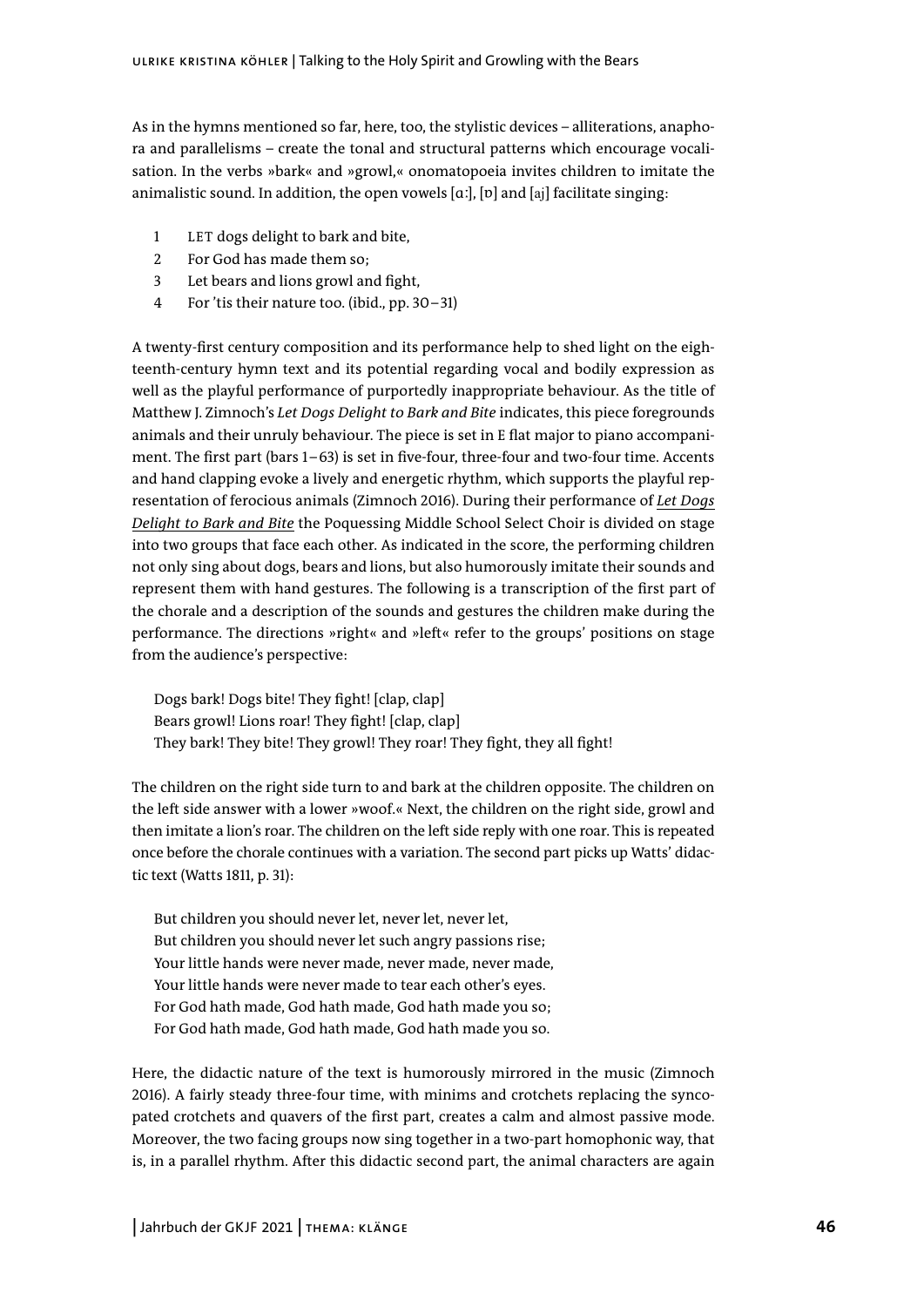featured, and after having finished the song, the two groups face each other with their hands in the air, playfully simulating a bear attack.

Matthew J. Zimnoch's chorale is a musical composition of the twenty-first century, but its text is clearly inspired by Watts' »Against Quarrelling and Fighting.« The analysis of aspects of both the musical score and its performance reveal the scope of possible interpretations present in the eighteenth-century hymn. My reading of it postulates that the characters set up as contrasting foils for the ›good‹ Christian child can evoke pleasure in young singers. Beyond offering the opportunity to playfully enact ferocious animals, the hymn has a further dimension. In the eighteenth century, the naming of dogs, bears and lions was apt to trigger associations of aggression and crude entertainment. At that time, animal fights already had a long tradition. Around 1700, animal fights to the death between bears and specially bred dogs were popular spectacles, which were organised in arenas built for this purpose. Even if bear- and bullbaiting were cultural practices of previous centuries, dog fights were only legally banned in England in the nineteenth century.

The didactic lines quoted above »[b]ut children, you should never  $[\ldots]$  « suggest that eighteenth-century children were familiar with this form of entertainment and might have even enjoyed it. In »Against Quarrelling and Fighting,« the Puritan educationalist's dichotomous image of the child again emerges: one whose behaviour conformed to Christian expectations, and one whose intrinsic nature they feared. The ideal of a morally superior, self-controlled being is opposed to the idea of an unruly young person in need of spiritual guidance through God and an adult teacher. The gap between these complimentary images, together with the stylistic, phonetic, and formal elements offers a space (at least mentally) to act out what is forbidden.

# **Conclusion**

In both Watts' and Smart's hymn books, the interplay of manifest and latent content constructs the image of the singing I, with the features of self-referencing and the blend of a voice-related and religious lexis performing a key function. At its core, the singing I resembles the Christian ideal of what a child should be: pious, God-fearing and morally incorrupt. However, in Watts' collection particularly, this presentation is only one side of the coin. The expressed need for self-control, the other side of the coin, points to the anxiety that children may exhibit the opposite features, against which they need firm spiritual and moral guidance. This also accounts for the fact that the singing I is placed at a greater distance to God in Watts' than it is in Smart's collection.

Young children do not yet have the faculties and the knowledge to challenge the social and religious norms of the society in which they live. Eighteenth-century children who were raised in a Christian milieu probably accepted the religious premises permeating their social environment. Against this backdrop, the two hymn books analysed here offered eighteenth-century children a figure of positive identification and a secure context in which to raise their voices.

The elements of latent content help to turn the positive image of the singing I into a figure of identification that serves as a bridge between the textual level and the reciting or singing of the hymn texts. In performance, this figure can be fully impersonated, because through singing and bodily enactment, the singer can slip into the role of the singing I. And in Watts' collection, occasionally the singer can also slip into the roles of figures which were meant to function in contrast to the image of the ideal Christian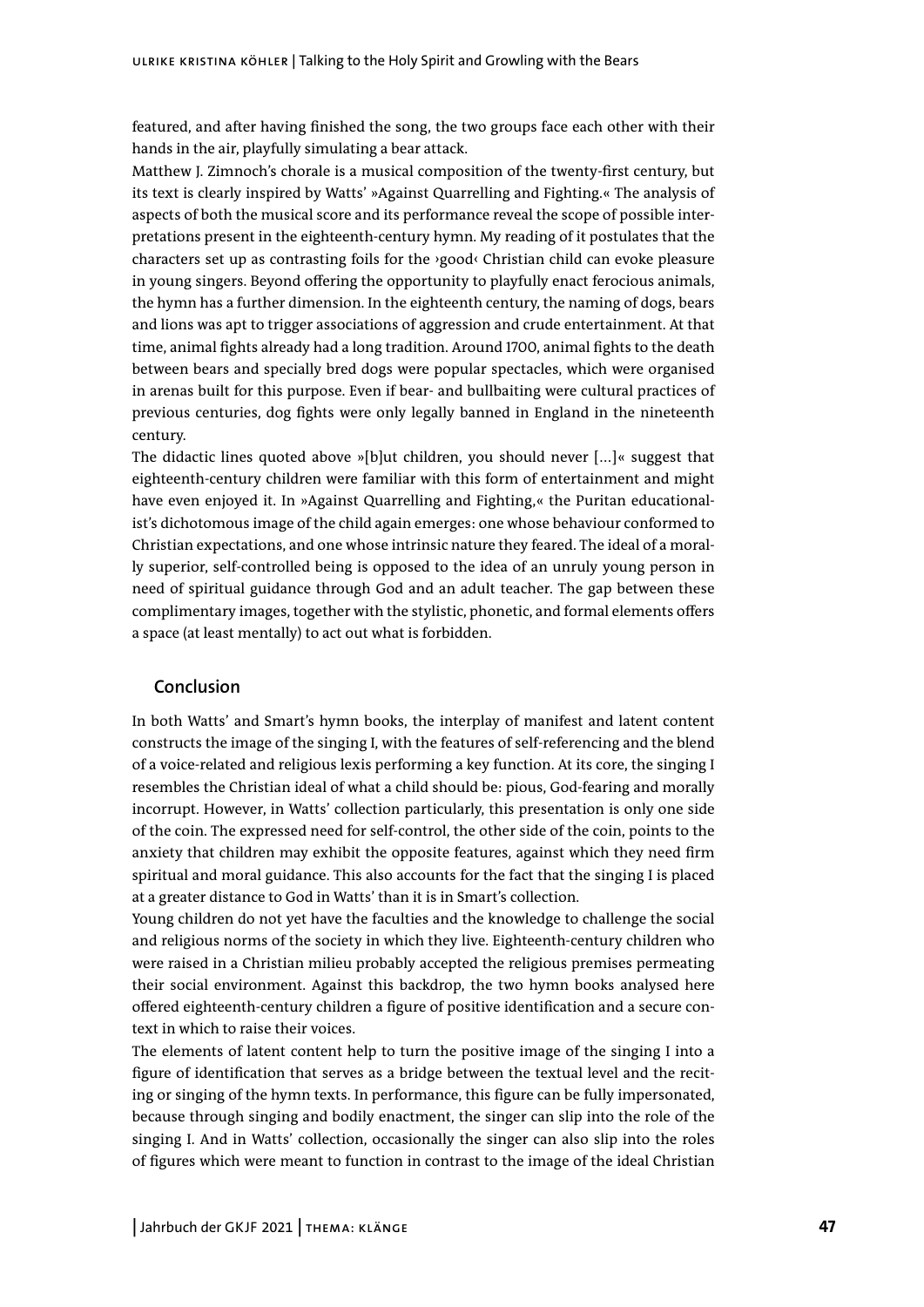child. The fierce animal figures are tied to a religious frame, therefore allowing children to adopt those roles without censure.

In their introduction to *The Aesthetics of Children's Poetry,* Katherine Wakely-Mulroney and Louise Joy (2018, p. 9) engage in the current discussion of distant and close reading, stating that scholarship on children's literature has a tradition of employing a distant reading approach. They strongly advocate close reading in children's literature research. My research methodology, which included a digitally supported close reading, is a positive response to this plea, and my findings support this decision. At the same time, the computer-based distant reading of entire literary systems as undertaken by Franco Moretti (see, for example, Moretti 2003) inspired me to look at Watts' and Smart's hymn books as miniature literary systems whose investigation would benefit from a digitally supported research methodology. I employed a digitally supported close reading to assist in extracting the image of child characters for the two hymn books and to identify the elements evoking them.

Children's literature research has long been responding to the fact that children's literature itself is on the »digital move« (Wolf 2014, p. 416). Meanwhile, the same also holds for the scholarly interest in children's literature as respective publications and conferences indicate (see for example Schmideler /Helm 2019 and University of Antwerp 2020). My article seeks to contribute to this discourse. This also includes pointing out the limitations of digitally supported methodology. First of all, coding the material is a time-consuming procedure, even if f4analyse assists in speeding up the process. Hymns, as pertains to any other kind of literature, cannot be sorted into rigid boxes. Consequently, categories should always exhibit a certain elasticity. Following a hermeneutic approach, they need to be revisited after coding. If a restructuring of the categories appears necessary, the entire process has to be repeated in order to achieve reliable results. Above all, charts are no substitute for text interpretation. What they can do, however, is to back up text interpretation; the charts generated with my applied methodolgy show concurrences and differences at one glance. Moreover, they assist in demonstrating comparability between bodies of texts.

With regard to research on eighteenth-century literature, an investigation using a digitally supported method, like the one I have proposed, would help to shed new light on *Hymns for Children and Others of Riper Years* (1768) by Charles Wesley, »the other pillar of Protestant hymnody« (Clapp-Intyre 2016, p. 6). Applying the categories I extrapolated from Watts' and Smart's collections to the Wesleyian hymns with their »emphasis [...] on a deeply personal and expressive recognition and articulation of the vicissitudes of his face-to-face relationship with the Deity« (Arnold 2012, p. viii) renders the possibility to show how the construction of child characters in Wesley's hymn book concurs with, or deviates from, the collections explored in this article. I only touched upon the aspect of denomination, that Watts was a Puritan and Smart a member of the Anglican High Church. A comparison between their hymn books and that of the Methodist Wesley could also shed light on the question as to how their denominations are reflected in their hymn books, and what impact this might have had on their construction of child characters.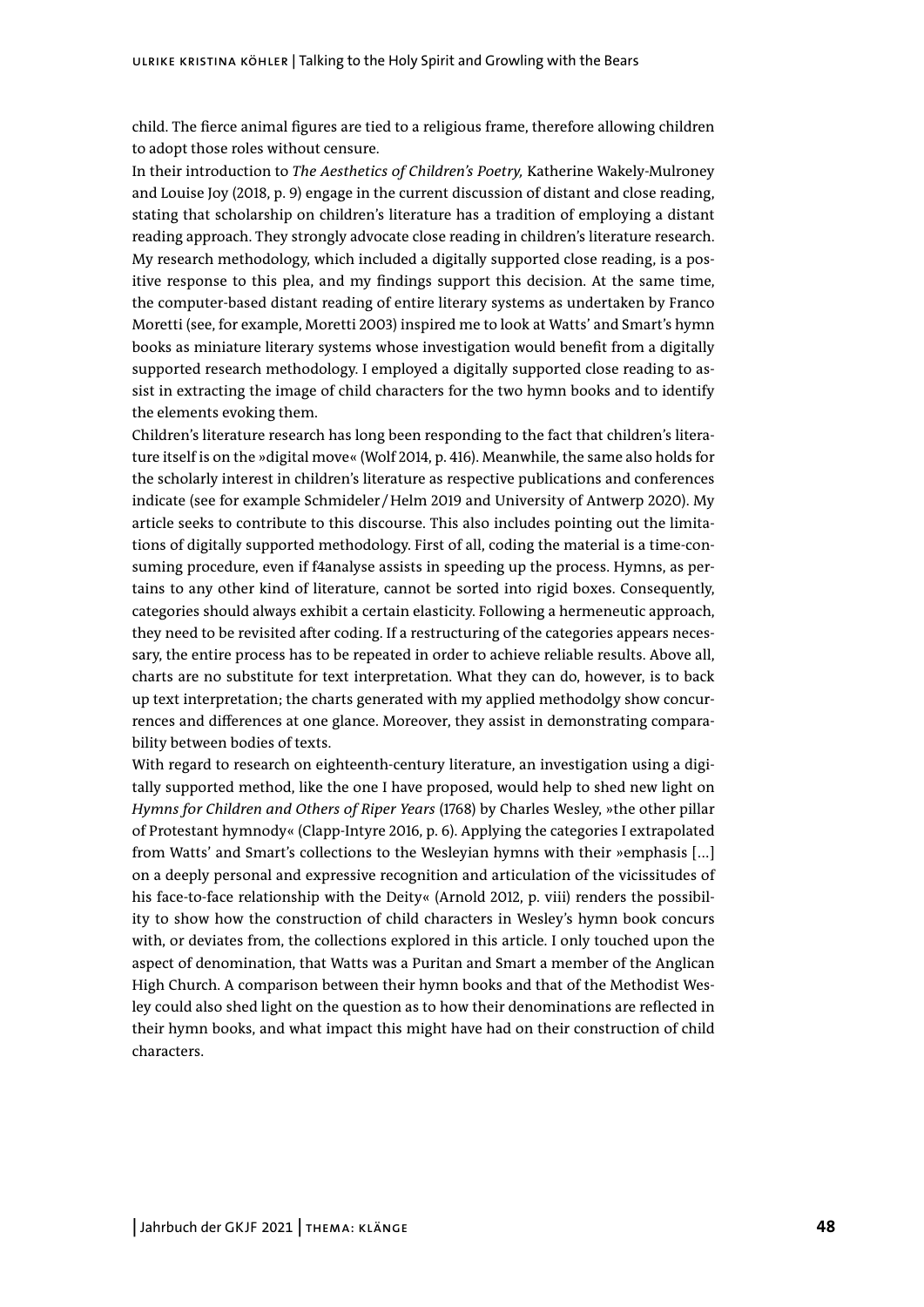# **Primary Literature**

- **Smart, Christopher** (1791): Hymns for the Amusement of Children. Philadelphia: Printed by William Spotswood [Originally published 1771; Available at Eighteenth Century Collections Online]
- **Watts, Isaac** (1811): Divine and Moral Songs for Children. Boston: Printed by Samuel T. Armstrong [Originally published 1715; Available at Eighteenth Century Collections Online]
- **Wesley, Charles** (1768): Hymns for Children and Others of Riper Years. The Second Edition. Bristol: Printed by William Pine [Available at Eighteenth Century Collections Online]

**Zimnoch, Matthew J.** (2016): »Let Dogs Delight to Bark and Bite.« Unpublished score

## **Secondary Literature**

**Arnold, Richard** (2012): Trinity of Discord: The Hymnal and Poetic Innovations of Isaac Watts, Charles Wesley, and William Cowper. New York

**Booth, Mark** (1999): Syntax and Paradigm in Smart's Hymns for the Amusement of Children. In: Hawes, Clement (ed.): Christopher Smart and the Enlightenment. New York, pp. 67-82

- **Clapp-Intyre, Alisa** (2016): British Hymn Books for Children, 1800–1900. Re-Tuning the History of Childhood. Farnham, Burlington
- **Coats, Karen** (2018): The Bloomsbury Introduction to Children's and Young Adult Literature. London, New York
- **Coats, Karen** (2013): The Meaning of Children's Poetry: A Cognitive Approach. In: International Research in Children's Literature, Vol. 6, Issue 2, pp. 127–142
- **Heywood, Colin** (2001): A History of Childhood. Children and Childhood in the West from Medieval to Modern Times. Malden MA

**Hunt, Peter** (2003): Children's Literature. Malden MA

**Lune, Howard/Berg, Bruce L.** (2017): Qualitative Research Methods: For the Social Sciences. Ninth edition. Harlow, Essex [first edition, 1988]

- **Manimozhi, Ganesan/Srinivasan, Padmanaban** (2018): A Meta Synthesis of Content Analysis Approaches. In: American Journal of Educational Research, Vol. 6, No. 6, pp. 632–637
- **Moretti, Franco** (2003): Graphs, Maps, Trees. Abstract Models for Literary History 1. In: New Left Review, No. 24, pp. 67 –93
- **Regan, Richard J.** (2005): Introduction. In: Aquinas, Thomas: The Cardinal Virtues. Prudence, Justice, Fortitude, and Temperance. Translated and Edited, with Introduction and Glossary, by Richard J. Regan. Indianapolis, Cambridge, pp. vii–xix
- **Schmideler, Sebastian/Helm, Wiebke** (eds.) (2019): Schnittstelle: Digital Humanities. Bildwissen historischer Sachbücher für Kinder und Jugendliche des 19. Jahrhunderts und ihre digitale Analyse. In: Dettmar, Ute et al. (eds.): Schnittstellen der Kinderund Jugendmedienforschung. Aktuelle Positionen und Perspektiven. Stuttgart, pp. 285– 303
- **Styles, Morag (**1998): From the Garden to the Street. An Introduction to 300 Years of Poetry for Children. London
- **Wakely-Mulroney, Katherine** (2016): Isaac Watts and the Dimensions of Child Interiority. In: Journal for Eighteenth-Century Studies, Vol. 39, No. 1, pp. 103–119